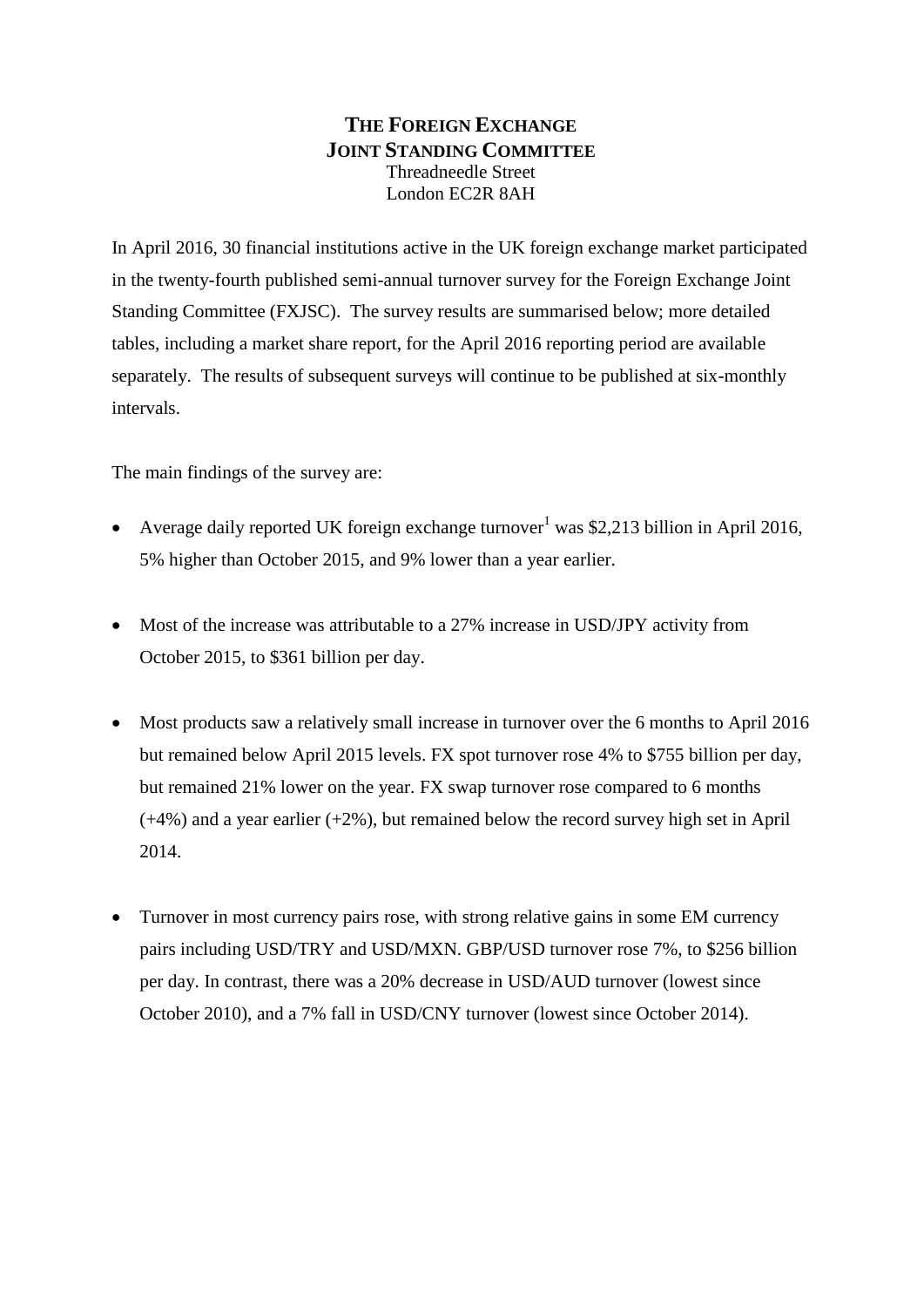Tables 1 to 4 below provide various summaries of the average daily data for April 2016, with comparisons to October 2015. A more detailed set of results tables for April 2016 can be found at

<http://www.bankofengland.co.uk/markets/Documents/forex/fxjsc/2016/fxturndata160725.xlsx> A market share table showing market share information by currency pair, product and counterparty type, can be found at

<http://www.bankofengland.co.uk/markets/Documents/forex/fxjsc/2016/fxturndata160725ms.xlsx> Revised data for April 2015 and October  $2015<sup>1</sup>$  have recently been received and updated

results tables can be found at

1

[http://www.bankofengland.co.uk/markets/Pages/forex/fxjsc/default.aspx#surveys.](http://www.bankofengland.co.uk/markets/Pages/forex/fxjsc/default.aspx#surveys)

Similar semi-annual surveys were also conducted in April 2016 by the New York Foreign Exchange Committee, the Singapore Foreign Exchange Market Committee, the Tokyo Foreign Exchange Market Committee, the Canadian Foreign Exchange Committee, and the Australian Foreign Exchange Committee.

The results of these surveys can be found at: [http://www.newyorkfed.org/fxc/volumesurvey/,](http://www.newyorkfed.org/fxc/volumesurvey/) [http://www.sfemc.org/statistics.asp,](http://www.sfemc.org/statistics.asp) [http://www.fxcomtky.com/index\\_e.html,](http://www.fxcomtky.com/index_e.html) [http://www.cfec.ca/fx\\_volume.html,](http://www.cfec.ca/fx_volume.html)<http://www.rba.gov.au/afxc/statistics/> respectively.

 $1$  Due to improvements in some participants reporting procedures, revisions have been made to previous data.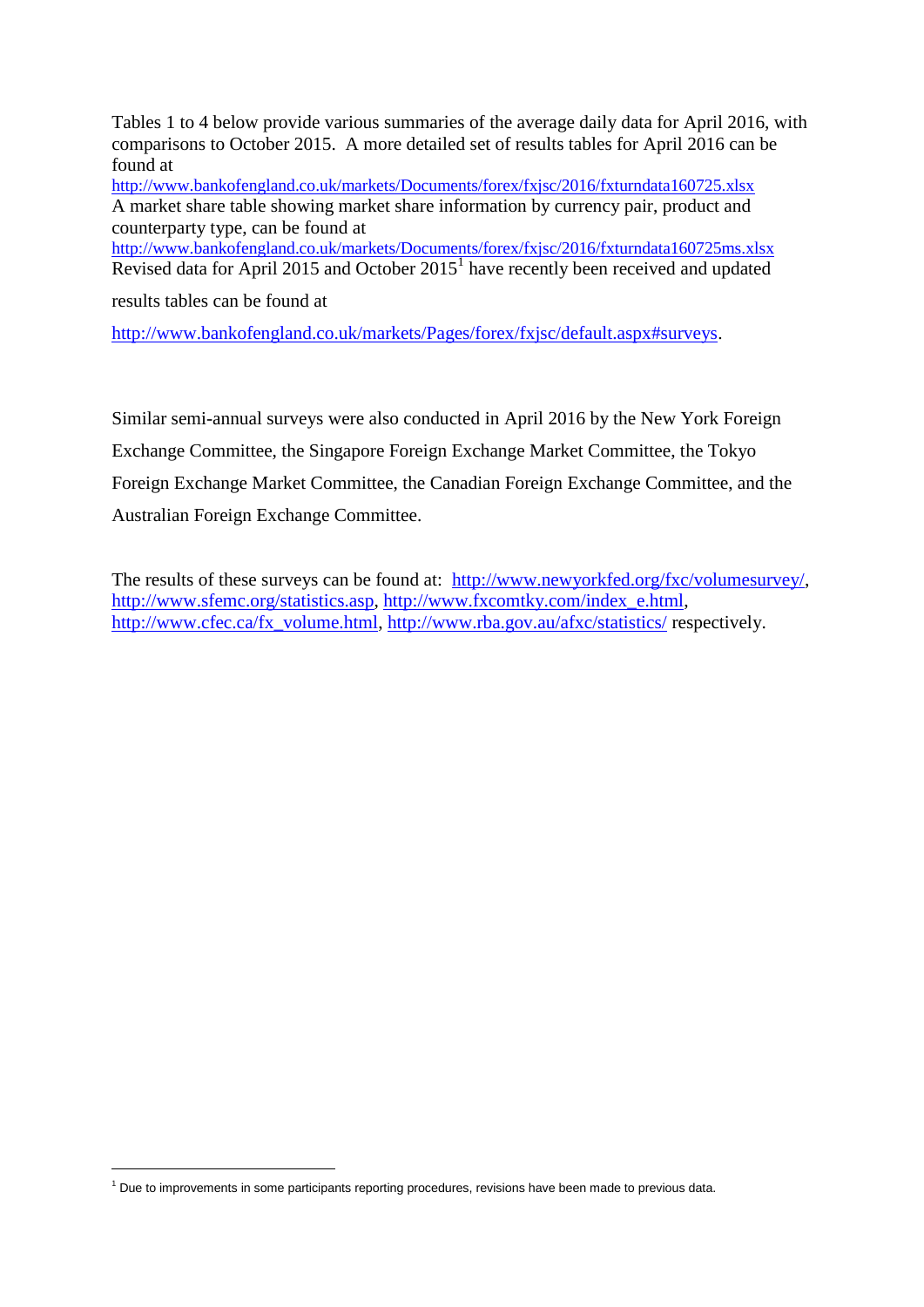#### **Notes for editors**

- 1. The FXJSC is a market liaison group, established in 1973 by the banks and brokers of the London FX market, as a forum to discuss broad market issues. The Bank of England chairs the Committee, which comprises senior practitioners from institutions active in the UK wholesale foreign exchange market, from the broking community, from infrastructure providers and representatives from industry associations and the relevant UK public authorities.
- 2. Whilst the data presented here is of a similar nature to that collected by the BIS triennial survey, it is more frequent and there is one main difference in the reporting methodology: the basis of reporting for the FXJSC survey is the location of the pricesetting dealer<sup>2</sup>, whereas the basis of reporting in the BIS triennial survey is the location of the sales desk.
- 3. Figures from the April 2013 FXJSC survey when compared to the April 2013 BIS triennial survey indicate that despite differences in definition and institutional coverage, the two surveys are broadly comparable. $3$
- 4. Global and UK results for the April 2013 BIS triennial survey can be found at: <http://www.bankofengland.co.uk/statistics/Pages/bis-survey/survey071013.aspx>
- 5. The results of this survey are also available on the website of the FXJSC: <http://www.bankofengland.co.uk/markets/Pages/forex/fxjsc/default.aspx#surveys>

| <b>ANZ</b>                     | Lloyds Banking Group               |
|--------------------------------|------------------------------------|
| Bank of America Merrill Lynch  | <b>Morgan Stanley</b>              |
| <b>Bank of New York Mellon</b> | National Australia Bank            |
| Bank of Tokyo-Mitsubishi UFJ   | Nomura                             |
| <b>Barclays</b>                | Rabobank                           |
| <b>BNP</b> Paribas             | Royal Bank of Canada               |
| Crédit Agricole CIB            | Royal Bank of Scotland             |
| Citigroup                      | Skandinaviska Enskilda Banken      |
| Commonwealth Bank of Australia | Société Générale                   |
| <b>Credit Suisse</b>           | <b>Standard Chartered</b>          |
| Deutsche Bank                  | <b>State Street</b>                |
| Goldman Sachs                  | <b>Toronto Dominion</b>            |
| <b>HSBC</b>                    | <b>UBS</b>                         |
| <b>ING Bank</b>                | Unicredit                          |
| JP Morgan Chase                | <b>Westpac Banking Corporation</b> |

### **Participating financial institutions**

1

 $^2$  The results for the FXJSC survey continue to include those for the SEB and UBS trading desks, which have relocated out of London.

<sup>&</sup>lt;sup>3</sup> See Lowes, J and Nenova, T (2013), 'The foreign exchange and over-the-counter interest rate derivatives market in the United Kingdom', *Bank of England Quarterly Bulletin*, 2013 Q4, page 401.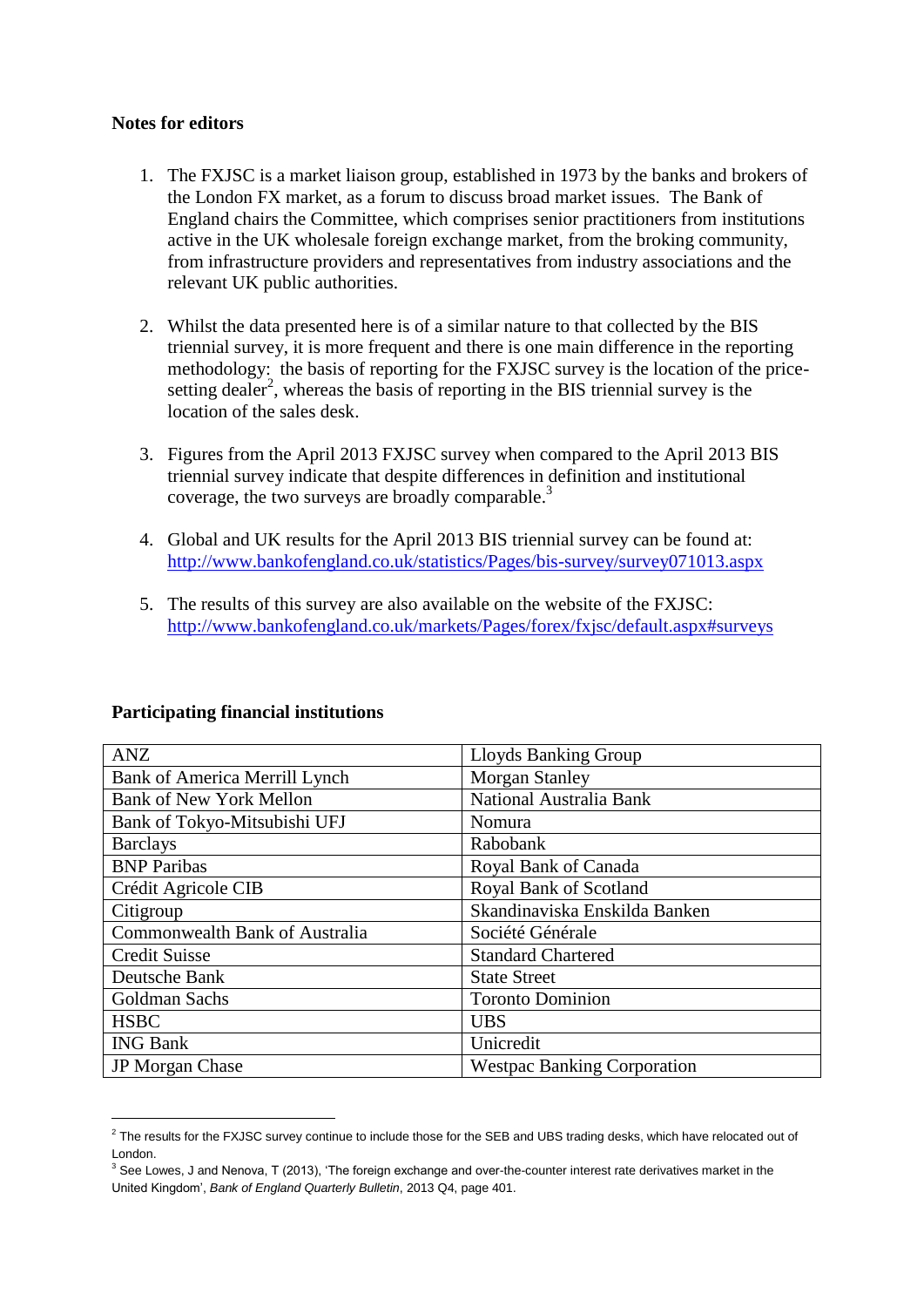## **Reported UK foreign exchange market turnover by instrument<sup>1</sup>**

| <b>Instrument</b>               | October 2015 | April 2016 |  |
|---------------------------------|--------------|------------|--|
| Spot transactions               | 723          | 755        |  |
| Outright forwards               | 199          | 214        |  |
| Non-deliverable forwards        | 54           | 60         |  |
| Foreign exchange swaps          | 999          | 1041       |  |
| Currency swaps                  | 33           | 33         |  |
| Foreign exchange options        | 103          | 109        |  |
| Total foreign exchange turnover | 2111         | 2213       |  |

## Daily averages in billions of US dollars

<sup>1</sup> Adjusted for double counting of deals between survey contributors.

Totals may not sum due to rounding.

Daily averages are calculated assuming 22 working days in October 2015 and 21 working days in April 2016.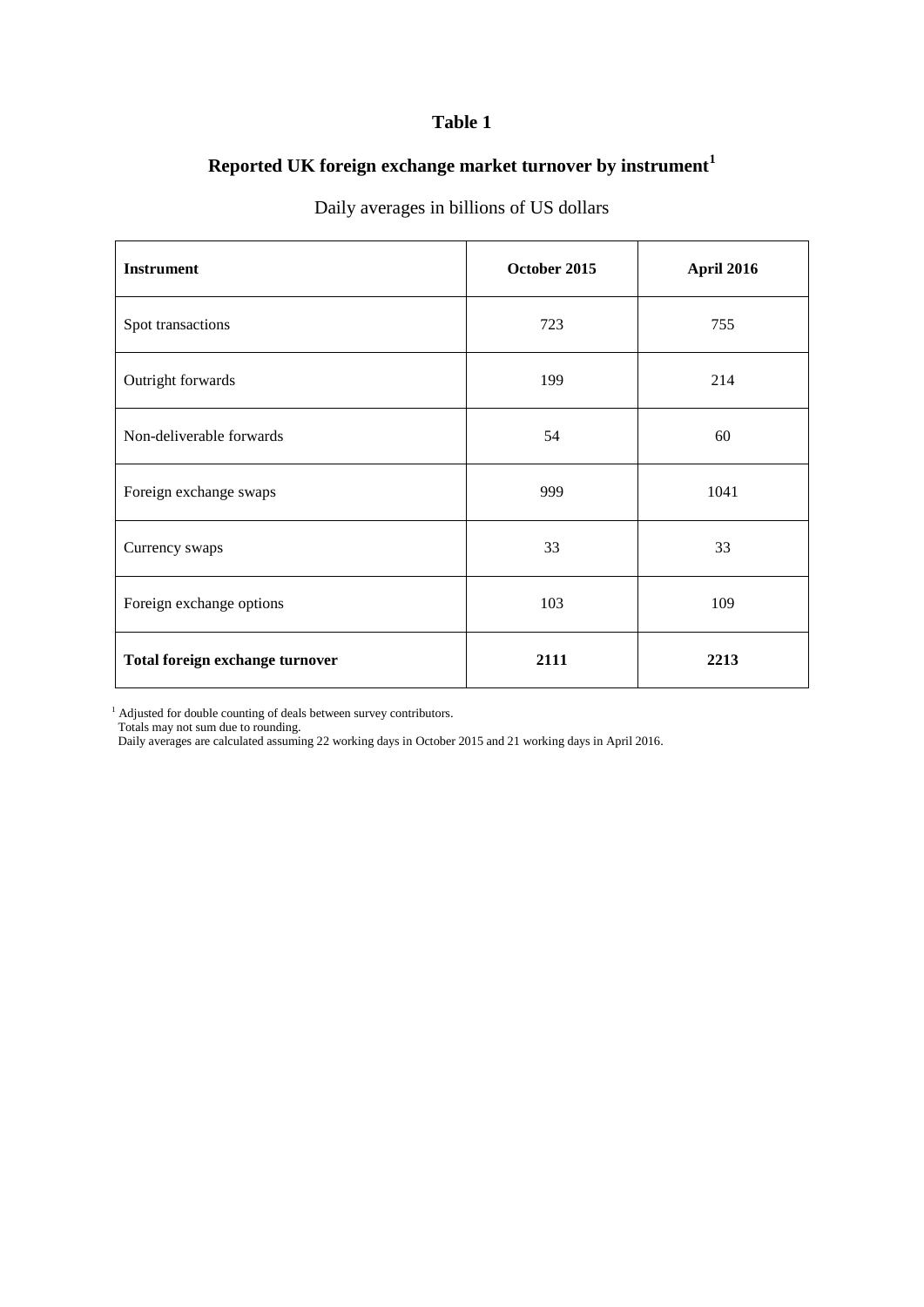# **Reported UK foreign exchange market turnover by instrument and counterparty<sup>1</sup>**

| <b>Instrument/counterparty</b>    | October 2015 | April 2016     |
|-----------------------------------|--------------|----------------|
| <b>Spot transactions</b>          | 723          | 755            |
| with reporting dealers            | 277          | 286            |
| of which resident                 | 136          | 139            |
| of which non-resident             | 141          | 147            |
| with other banks                  | 165          | 157            |
| of which resident                 | 36           | 30             |
| of which non-resident             | 129          | 126            |
| with other financial institutions | 253          | 292            |
| of which resident                 | 31           | 33             |
| of which non-resident             | 222          | 259            |
| with non financial institutions   | 28           | 20             |
| of which resident                 | $\,8\,$      | 10             |
| of which non-resident             | 20           | 10             |
| <b>Outright forwards</b>          | 199          | 214            |
| with reporting dealers            | 69           | 77             |
| of which resident                 | 23           | 27             |
| of which non-resident             | 46           | 49             |
| with other banks                  | 16           | 16             |
| of which resident                 | 5            | $\overline{4}$ |
| of which non-resident             | 11           | 13             |
| with other financial institutions | 94           | 107            |
| of which resident                 | 25           | 31             |
| of which non-resident             | 69           | 76             |
| with non financial institutions   | 20           | 14             |
| of which resident                 | 5            | $\sqrt{6}$     |
| of which non-resident             | 15           | $8\,$          |

Daily averages in billions of US dollars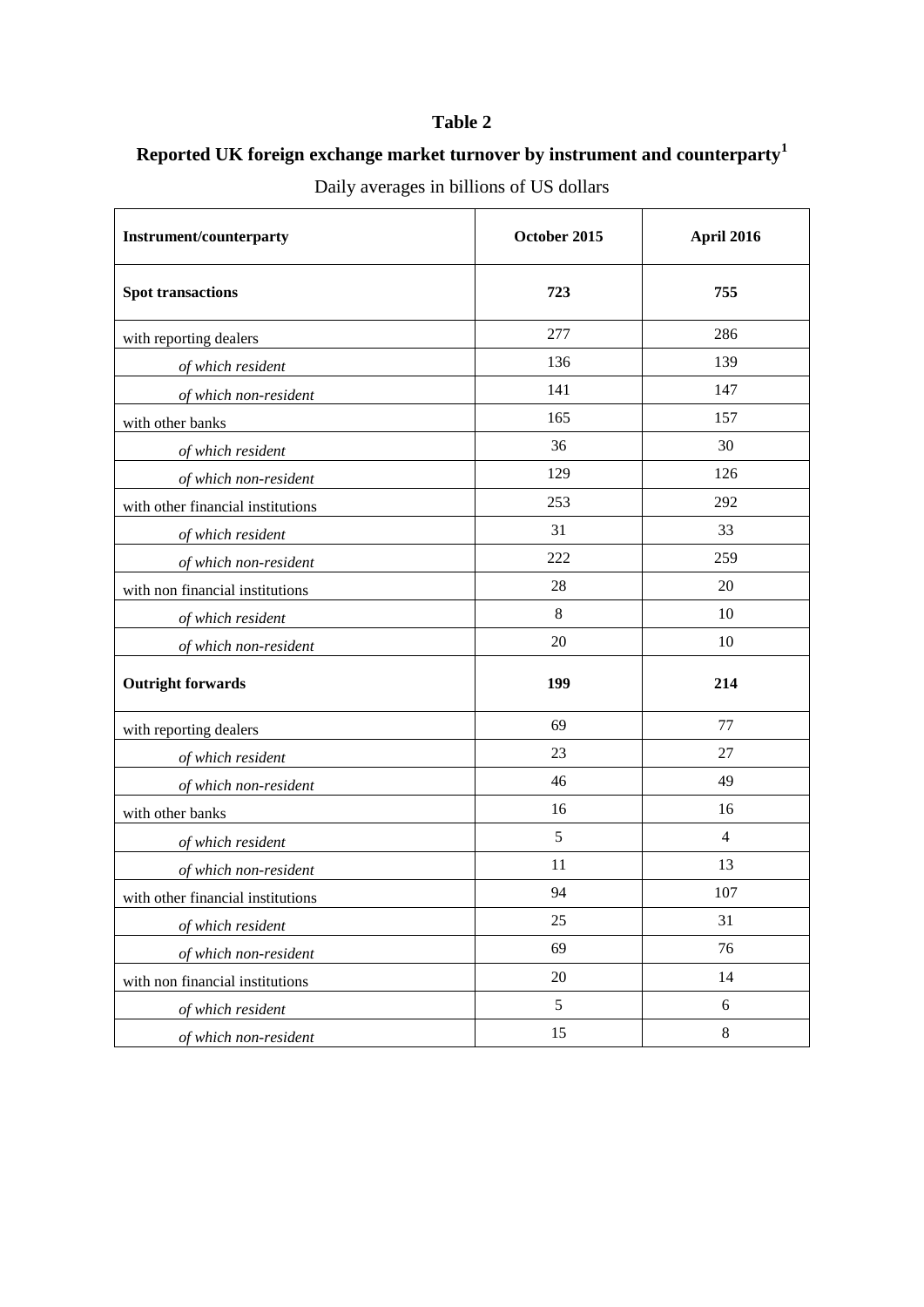| Non-deliverable forwards          | 54             | 60             |  |
|-----------------------------------|----------------|----------------|--|
| with reporting dealers            | 22             | 25             |  |
| of which resident                 | 8              | 10             |  |
| of which non-resident             | 14             | 16             |  |
| with other banks                  | 10             | 11             |  |
| of which resident                 | $\overline{2}$ | 3              |  |
| of which non-resident             | $\overline{7}$ | 8              |  |
| with other financial institutions | 19             | 22             |  |
| of which resident                 | 5              | 5              |  |
| of which non-resident             | 14             | 18             |  |
| with non financial institutions   | 3              | $\overline{2}$ |  |
| of which resident                 | 1              | $\mathbf{1}$   |  |
| of which non-resident             | $\overline{2}$ | $\mathbf{1}$   |  |
| Foreign exchange swaps            | 999            | 1041           |  |
| with reporting dealers            | 431            | 478            |  |
| of which resident                 | 148            | 171            |  |
| of which non-resident             | 283            | 308            |  |
| with other banks                  | 379            | 372            |  |
| of which resident                 | 105            | 67             |  |
| of which non-resident             | 274            | 305            |  |
| with other financial institutions | 137            | 147            |  |
| of which resident                 | 31             | 31             |  |
| of which non-resident             | 107            | 115            |  |
| with non financial institutions   | 53             | 44             |  |
| of which resident                 | 11             | 9              |  |
| of which non-resident             | 42             | 35             |  |
| <b>Currency swaps</b>             | 33             | 33             |  |
| with reporting dealers            | 14             | 17             |  |
| of which resident                 | $\overline{4}$ | 6              |  |
| of which non-resident             | 9              | 11             |  |
| with other banks                  | 6              | $\overline{7}$ |  |
| of which resident                 | $\overline{2}$ | $\overline{4}$ |  |
| of which non-resident             | $\overline{4}$ | 3              |  |
| with other financial institutions | 11             | 6              |  |
| of which resident                 | $\mathbf{1}$   | $\mathbf{1}$   |  |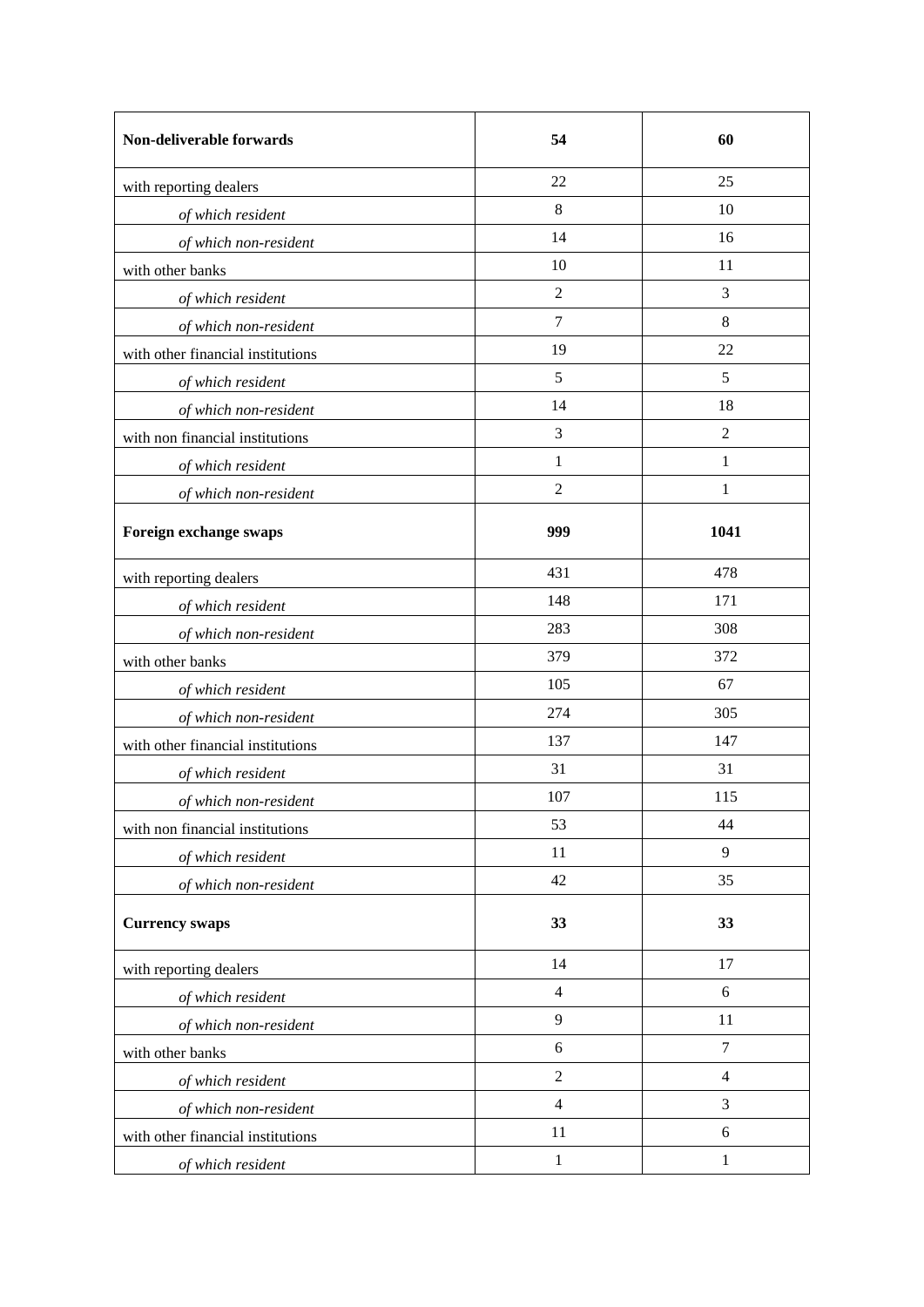| of which non-resident             | 9              | 5              |
|-----------------------------------|----------------|----------------|
| with non financial institutions   | $\overline{2}$ | $\overline{4}$ |
| of which resident                 | $\Omega$       | 1              |
| of which non-resident             | $\overline{2}$ | 3              |
| Foreign exchange options          | 103            | 109            |
| with reporting dealers            | 38             | 35             |
| of which resident                 | 18             | 17             |
| of which non-resident             | 19             | 18             |
| with other banks                  | 15             | 19             |
| of which resident                 | 5              | 7              |
| of which non-resident             | 11             | 13             |
| with other financial institutions | 45             | 51             |
| of which resident                 | 16             | 14             |
| of which non-resident             | 29             | 37             |
| with non financial institutions   | 4              | 3              |
| of which resident                 | $\overline{2}$ | 1              |
| of which non-resident             | 2              | 2              |

<sup>1</sup> Adjusted for double counting of deals between survey contributors.

Totals may not sum due to rounding.

Daily averages are calculated assuming 22 working days in October 2015 and 21 working days in April 2016.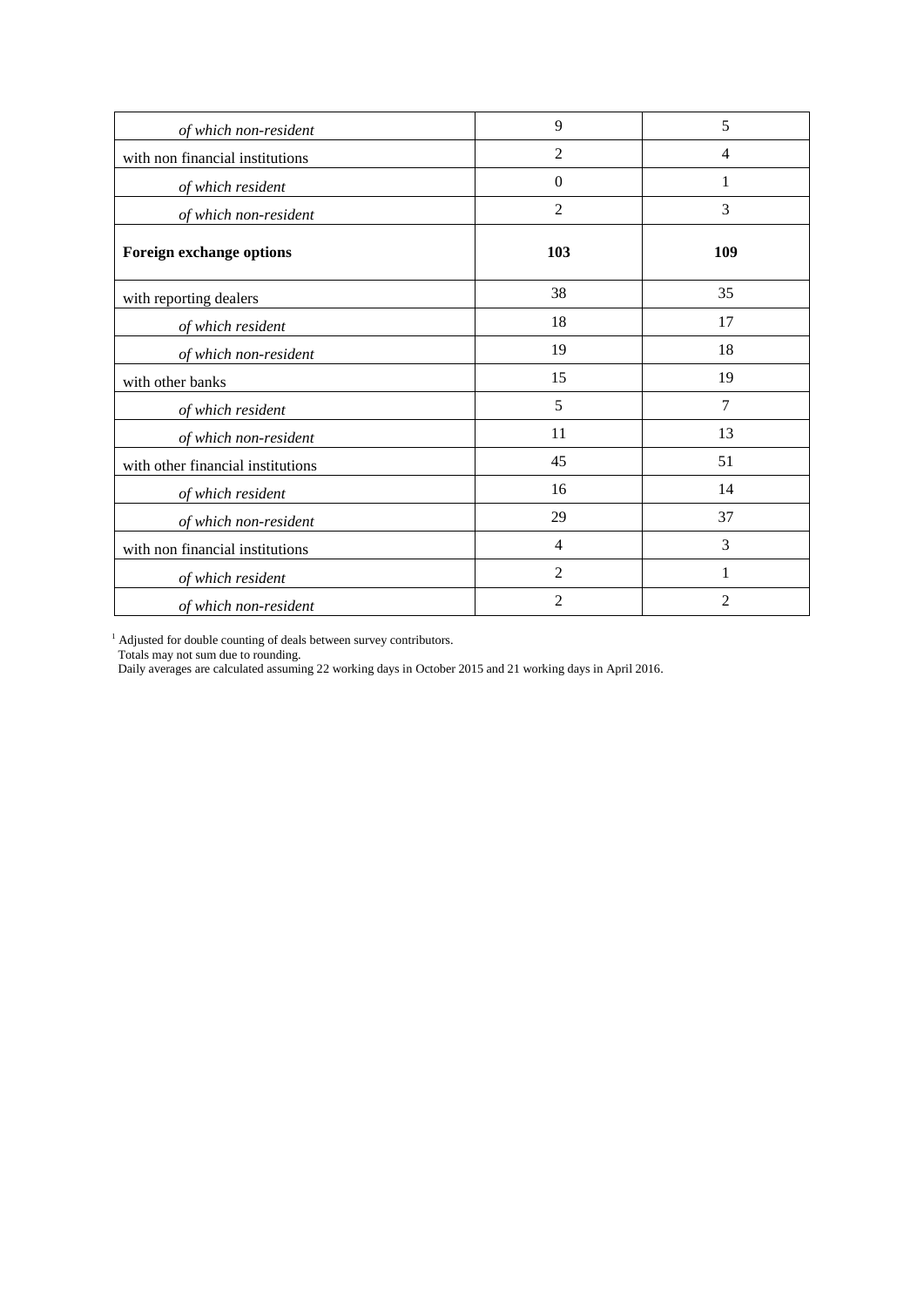# **Currency distribution of reported UK foreign exchange market turnover<sup>1</sup>**

| <b>Currency</b>       | October 2015 | April 2016 |
|-----------------------|--------------|------------|
| US dollar             | 88.8         | 88.8       |
| Euro                  | 37.9         | 36.1       |
| Pound sterling        | 15.2         | 15.5       |
| Japanese yen          | 16.6<br>19.3 |            |
| Swiss franc           | 6.2          | 6.0        |
| Canadian dollar       | 4.2          | 4.2        |
| Australian dollar     | 8.2          | 6.7        |
| Swedish krona         | 2.0          | 2.3        |
| Norwegian krone       | 1.6          | 1.6        |
| New Zealand dollar    | 2.1          | 2.1        |
| Brazilian real        | 0.5          | 0.6        |
| Chinese yuan          | 2.1          | 1.8        |
| Indian rupee          | 0.5<br>0.6   |            |
| South Korean won      | 0.8<br>0.9   |            |
| Mexican peso          | 1.3          | 1.5        |
| Polish zloty          | 0.8          | 0.9        |
| Russian ruble         | 0.7<br>0.8   |            |
| Singapore dollar      | 1.8<br>1.5   |            |
| Turkish lira          | 1.8<br>2.2   |            |
| South African rand    | 1.4          | 0.9        |
| Other currencies      | 5.5          | 5.6        |
| <b>All currencies</b> | 200.0        | 200.0      |

## Percentage shares of average daily turnover

<sup>1</sup> As two currencies are involved in each transaction, the sum of the percentage shares of individual currencies total 200 per cent instead of 100 per cent.

Adjusted for double counting of deals between survey contributors.

Totals may not sum due to rounding.